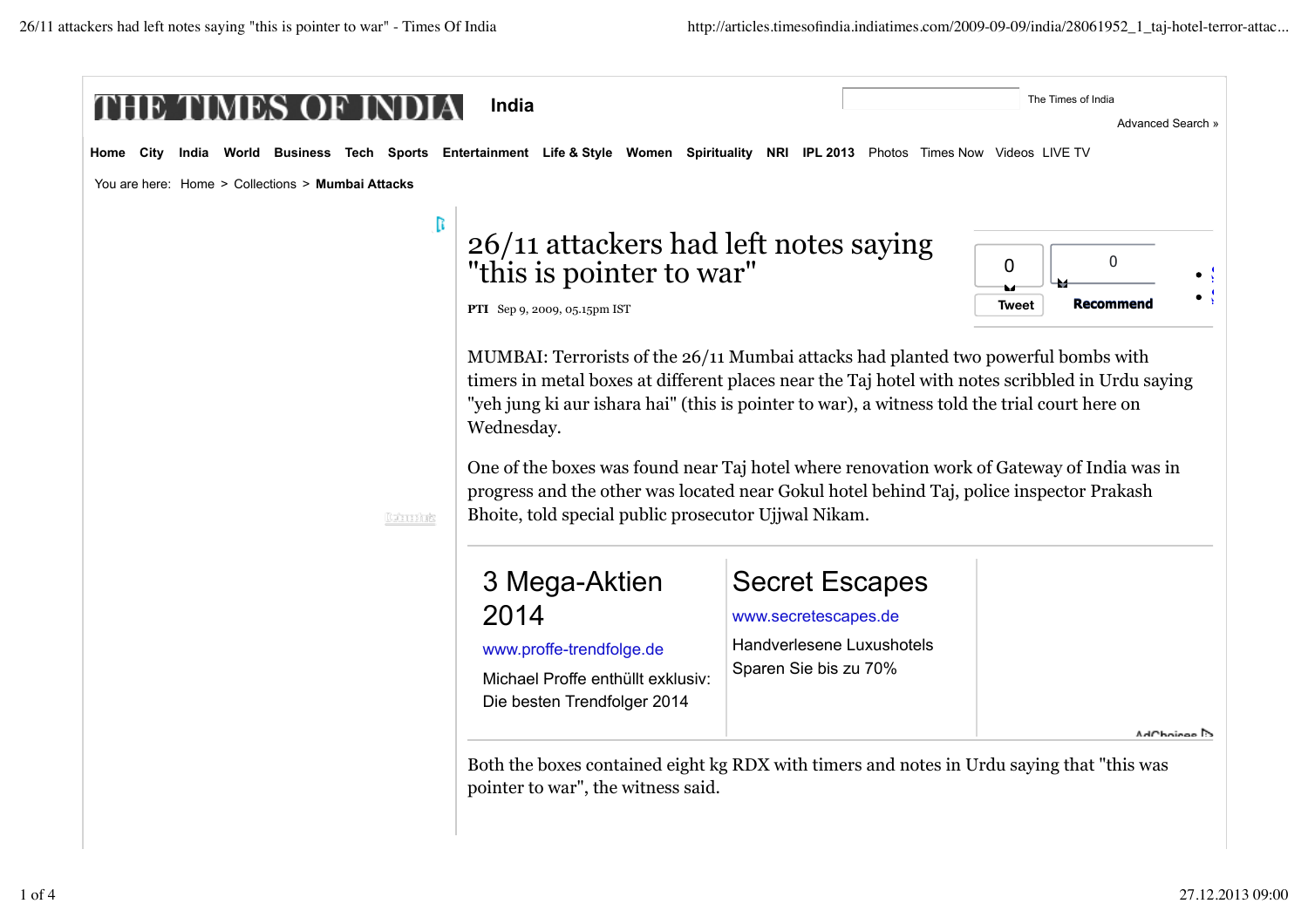#### **RELATED ARTICLES**

Obama to stay at Mumbai attack target Taj Hotel *October 15, 2010*

Final operation on at Taj hotel, hostages rescued *November 27, 2008*

Complete coverage of Mumbai terror attack *December 1, 2008*

#### **IN-DEPTH COVERAGE**

Mumbai Attacks

Taj Hotel

Nikam said that the version of the witness fortified the case of the prosecution that the aim of terrorists was not only to create terror in Mumbai but to wage war against India.

The prosecutor said the probe had revealed that the 26/11 terrorists were given these RDX-laden boxes by Lashkar-e-Taiba conspirators in Pakistan and they had forgotten to remove the notes in Urdu.

The witness said he was on duty at Colaba Police station on the day of terror attacks when he heard the firing shots outside. He rushed outside and learnt that two persons had entered hotel Taj after firing at Cafe Leopold.

Bhoite further said he was asked to look for explosives and during search he found two boxes near Taj hotel laden with explosives. Bomb detection and disposal squad was immediately summoned which defused the bombs.

Another witness, Sachin Sorte, a watchman at a well known garments shop in downtown Colaba, said on November 26, 2008 that he had heard a loud explosion followed by firing shots. He saw two armed persons coming out of Cafe Leopold.

"As our shop was located opposite Cafe Leopold I downed the shutters and soon thereafter one of the guys fired shots at the shop. Two bullets hit the shutter," Sorte said.

Asked to describe the person who had fired shots at the shop, the witness said the gunman was of medium built wearing a grey T-shirt and carrying a gun in hand and a blue bag on his shoulders.

The two terrorists who had attacked Cafe Leopold and hotel Taj had been gunned down by security forces in a pitched battle.

Sorte told prosecutor Nikam that he had identified the body of a terrorist who was shot dead on January 7 this year at a morgue in government-run J J Hospital.